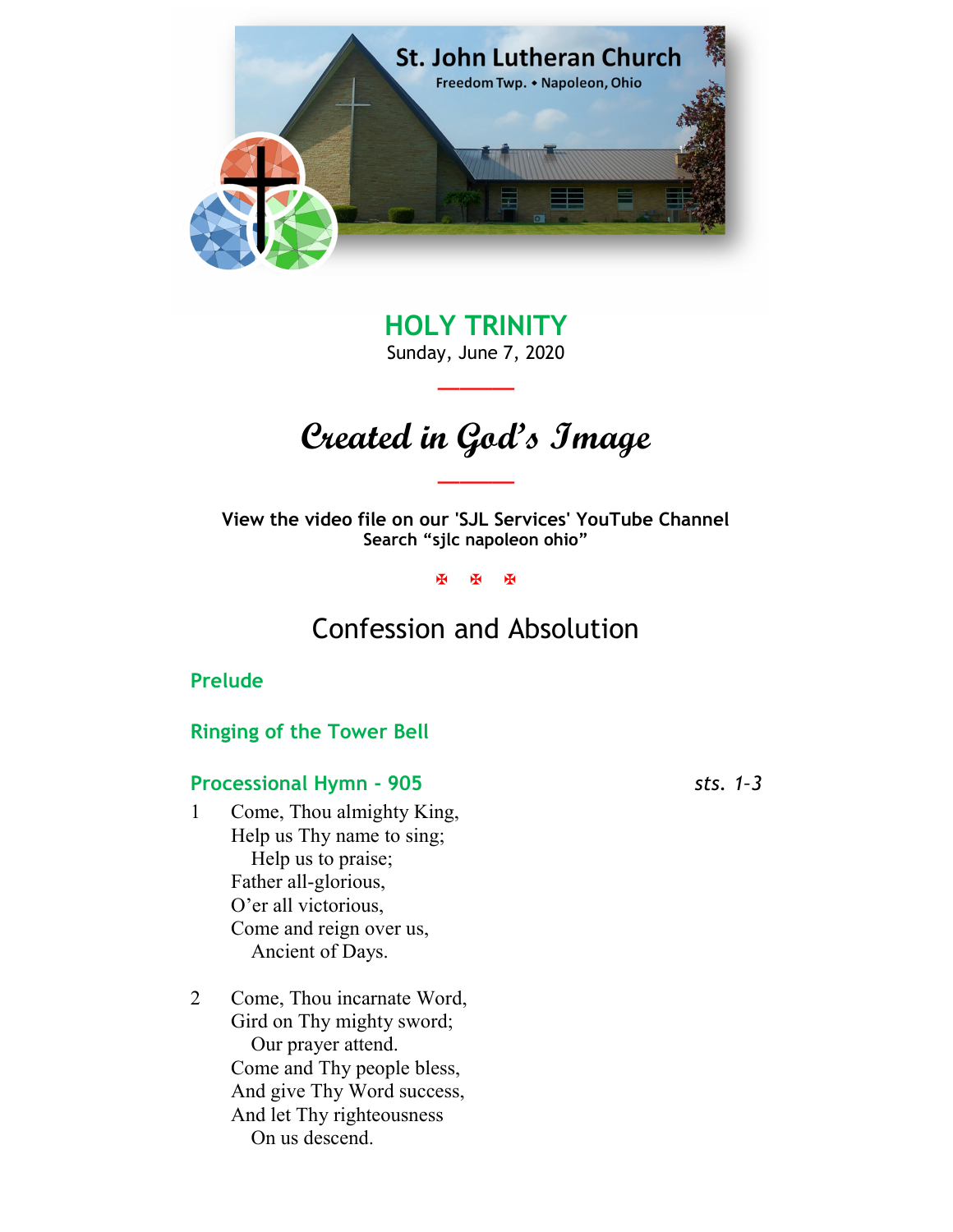3 Come, holy Comforter, Thy sacred witness bear In this glad hour! Thou, who almighty art, Now rule in ev'ry heart, And ne'er from us depart, Spirit of pow'r.

- Text: Public domain
- **P** In the name of the Father and of the  $\pm$  Son and of the Holy Spirit.

**C** Amen.

- $\mathbf{P}$  Beloved in the Lord! Let us draw near with a true heart and confess our sins unto God our Father, beseeching Him in the name of our Lord Jesus Christ to grant us forgiveness.
- $\boxed{\mathbf{P}}$  Our help is in the name of the Lord,
- C who made heaven and earth.
- P I said, I will confess my transgressions unto the Lord,
- C and You forgave the iniquity of my sin.
- P O almighty God, merciful Father,
- C I, a poor, miserable sinner, confess unto You all my sins and iniquities with which I have ever offended You and justly deserved Your temporal and eternal punishment. But I am heartily sorry for them and sincerely repent of them, and I pray You of Your boundless mercy and for the sake of the holy, innocent, bitter sufferings and death of Your beloved Son, Jesus Christ, to be gracious and merciful to me, a poor, sinful being.
- **P** Upon this your confession, I, by virtue of my office, as a called and ordained servant of the Word, announce the grace of God unto all of you, and in the stead and by the command of my Lord Jesus Christ I forgive you all your sins in the name of the Father and of the  $\pm$  Son and of the Holy Spirit.
- **C** Amen.

## Service of the Word

#### 905 Come, Thou Almighty King St. 4

 $\triangle$  4 To Thee, great One in Three, Eternal praises be Hence evermore! Thy sov'reign majesty May we in glory see, And to eternity Love and adore. Text: Public domain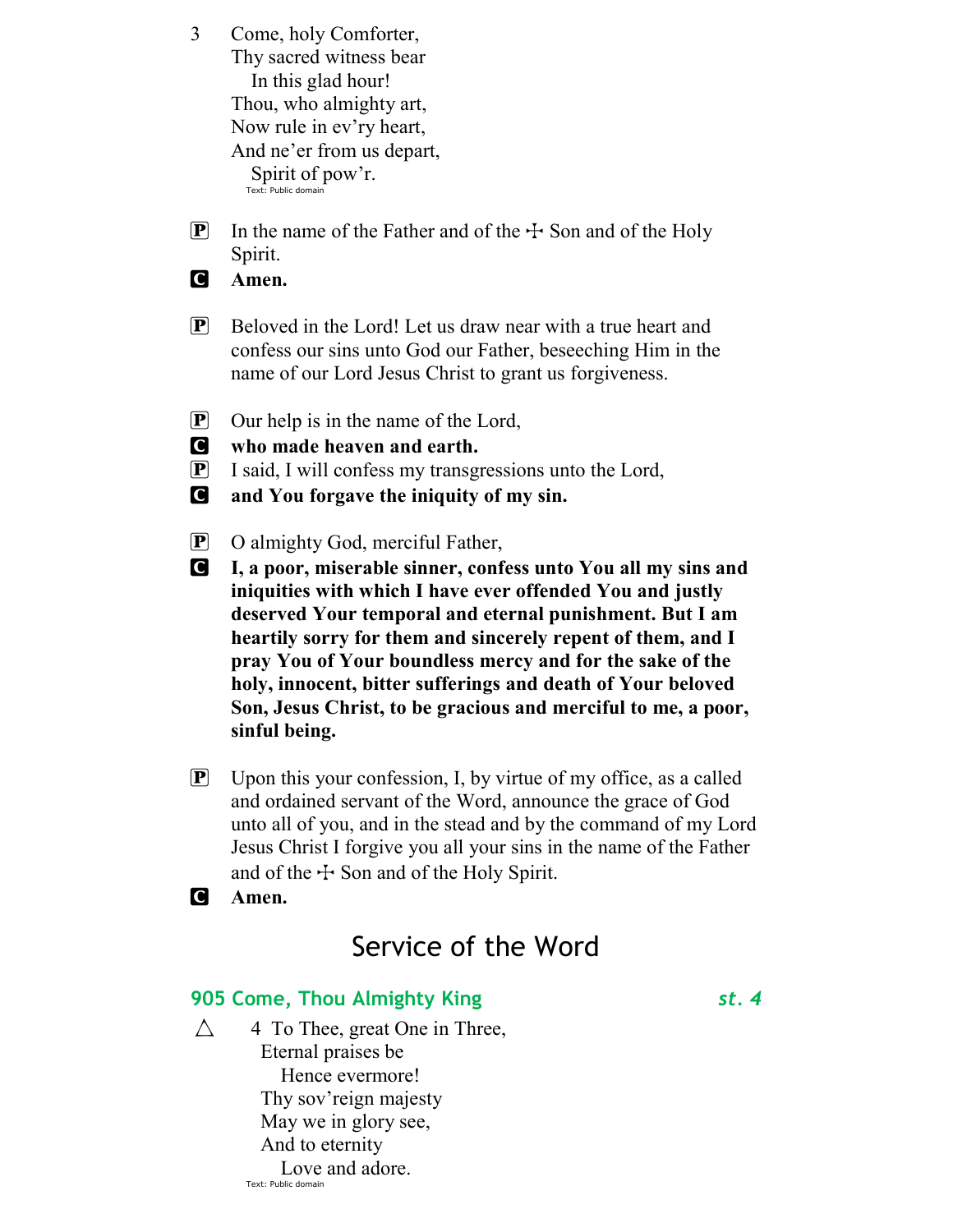#### Salutation and Collect of the Day

 $\left[ \mathbf{P} \right]$  The Lord be with you.

- C And also with you.
- $\overline{P}$  Let us pray. Almighty and everlasting God, You have given us grace to acknowledge the glory of the eternal Trinity by the confession of a true faith and to worship the Unity in the power of the Divine Majesty. Keep us steadfast in this faith and defend us from all adversities; for You, O Father, Son, and Holy Spirit, live and reign, one God, now and forever.

#### C Amen.

#### Second Reading Acts 2:14a, 22–36

<sup>14</sup>Peter, standing with the eleven, lifted up his voice and addressed them,  $\ldots$ 

<sup>22</sup>"Men of Israel, hear these words: Jesus of Nazareth, a man attested to you by God with mighty works and wonders and signs that God did through him in your midst, as you yourselves know— $^{23}$ this Jesus, delivered up according to the definite plan and foreknowledge of God, you crucified and killed by the hands of lawless men. <sup>24</sup>God raised him up, loosing the pangs of death, because it was not possible for him to be held by it.  $^{25}$  For David says concerning him,

"'I saw the Lord always before me,

for he is at my right hand that I may not be shaken;

 $26$ <sup>26</sup>therefore my heart was glad, and my tongue rejoiced; my flesh also will dwell in hope.

 $^{27}$ For you will not abandon my soul to Hades,

or let your Holy One see corruption.

 $28$ You have made known to me the paths of life;

you will make me full of gladness with your presence.'

 $29$ "Brothers, I may say to you with confidence about the patriarch David that he both died and was buried, and his tomb is with us to this day. <sup>30</sup>Being therefore a prophet, and knowing that God had sworn with an oath to him that he would set one of his descendants on his throne,  $31$  he foresaw and spoke about the resurrection of the Christ, that he was not abandoned to Hades, nor did his flesh see corruption.  $32$ This Jesus God raised up, and of that we all are witnesses.  $33$ Being therefore exalted at the right hand of God, and having received from the Father the promise of the Holy Spirit, he has poured out this that you yourselves are seeing and hearing. <sup>34</sup>For David did not ascend into the heavens, but he himself says,

"The Lord said to my Lord, Sit at my right hand,

<sup>35</sup>until I make your enemies your footstool.'

<sup>36</sup>Let all the house of Israel therefore know for certain that God has made him both Lord and Christ, this Jesus whom you crucified."

A This is the Word of the Lord.

**C** Thanks be to God.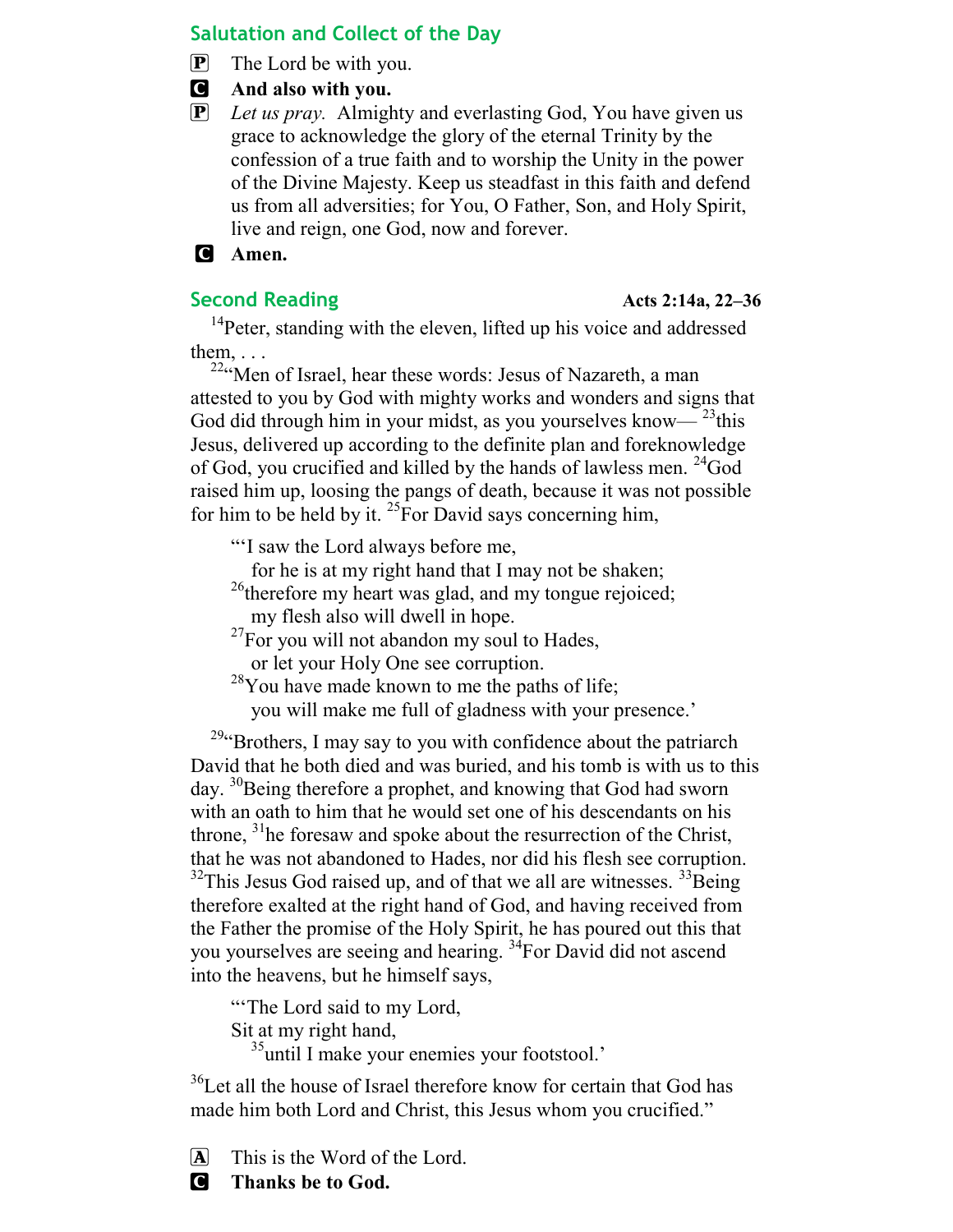**P** The Holy Gospel according to St. Matthew, the twenty-eighth chapter.

#### **G** Glory to You, O Lord.

 $16$ Now the eleven disciples went to Galilee, to the mountain to which Jesus had directed them.  $\frac{17}{2}$ And when they saw him they worshiped him, but some doubted. <sup>18</sup>And Jesus came and said to them, "All authority in heaven and on earth has been given to me.  $19^{\circ}$ Go therefore and make disciples of all nations, baptizing them in the name of the Father and of the Son and of the Holy Spirit,  $^{20}$  teaching them to observe all that I have commanded you. And behold, I am with you always, to the end of the age."

 $\mathbf{P}$  This is the Gospel of the Lord.

**C** Praise to You, O Christ.

#### Athanasian Creed LSB pg. 319

#### 948 All Glory Be to God Alone sts. 1, 5

- 1 All glory be to God alone, Forevermore the highest one, Who did our sinful race befriend And grace and peace to us extend. Among us may His gracious will All hearts with deep thanksgiving fill.
- 5 You only are the Holy One And over all are Lord alone. O Jesus Christ, we glorify You and the Spirit, Lord Most High; With Him You evermore shall be One in the Father's majesty. Text: © 1941 Concordia Publishing House. Used by permission: LSB Hymn License no. 110004474

#### **Old Testament Reading Community Community Community** Genesis  $1:1-2:4a$

<sup>1</sup>In the beginning, God created the heavens and the earth. <sup>2</sup>The earth was without form and void, and darkness was over the face of the deep. And the Spirit of God was hovering over the face of the waters.

<sup>3</sup>And God said, "Let there be light," and there was light. <sup>4</sup>And God saw that the light was good. And God separated the light from the darkness. <sup>3</sup>God called the light Day, and the darkness he called Night. And there was evening and there was morning, the first day.

 $<sup>6</sup>$ And God said, "Let there be an expanse in the midst of the waters,</sup> and let it separate the waters from the waters." <sup>7</sup>And God made the expanse and separated the waters that were under the expanse from the waters that were above the expanse. And it was so. <sup>8</sup>And God called the expanse Heaven. And there was evening and there was morning, the second day.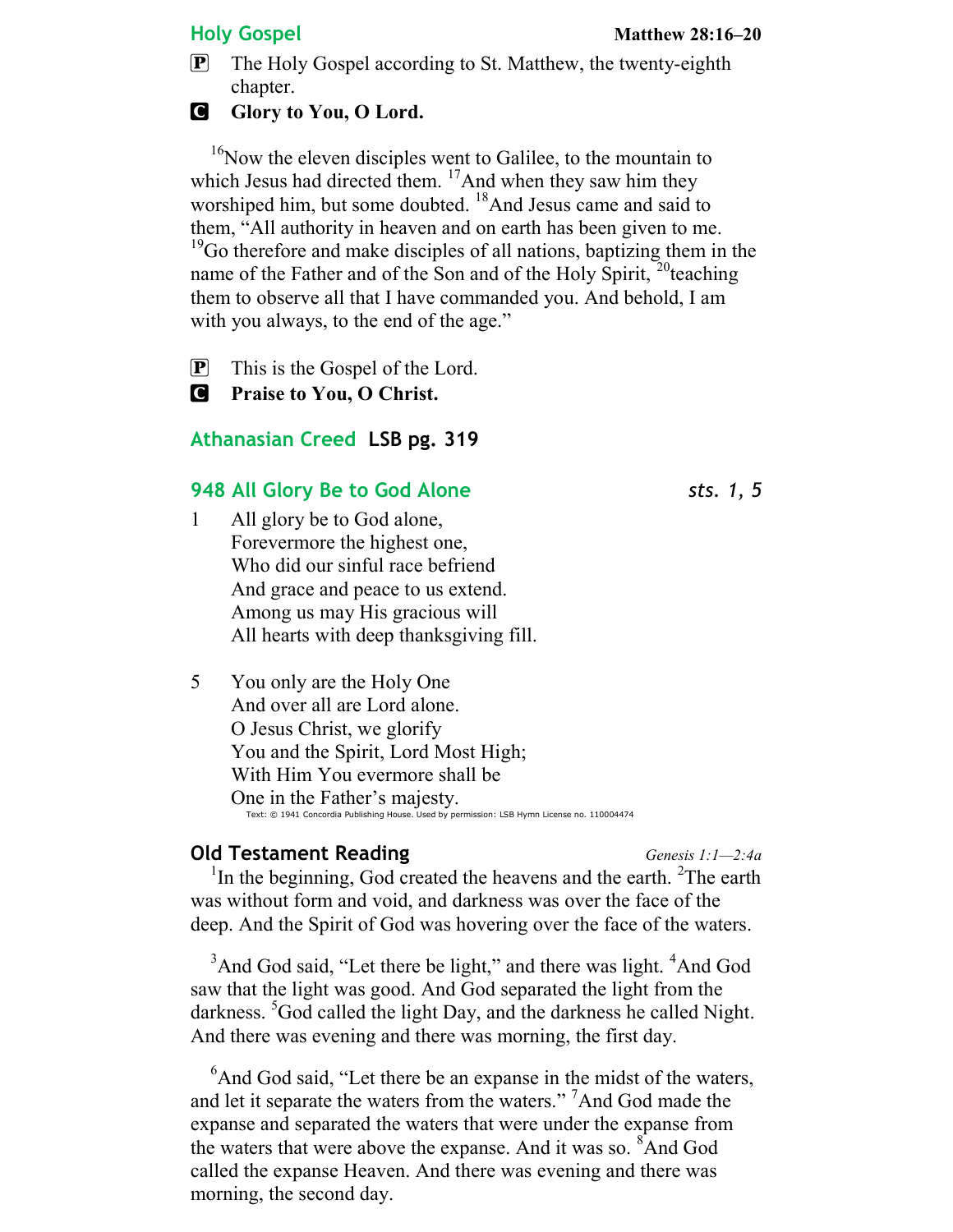<sup>9</sup>And God said, "Let the waters under the heavens be gathered together into one place, and let the dry land appear." And it was so. <sup>10</sup>God called the dry land Earth, and the waters that were gathered together he called Seas. And God saw that it was good.

 $<sup>11</sup>$ And God said, "Let the earth sprout vegetation, plants yielding</sup> seed, and fruit trees bearing fruit in which is their seed, each according to its kind, on the earth." And it was so.  $^{12}$ The earth brought forth vegetation, plants yielding seed according to their own kinds, and trees bearing fruit in which is their seed, each according to its kind. And God saw that it was good.  $13$ And there was evening and there was morning, the third day.

<sup>14</sup>And God said, "Let there be lights in the expanse of the heavens" to separate the day from the night. And let them be for signs and for seasons, and for days and years, <sup>15</sup> and let them be lights in the expanse of the heavens to give light upon the earth." And it was so. <sup>16</sup>And God made the two great lights—the greater light to rule the day and the lesser light to rule the night—and the stars.  $\frac{17}{2}$ And God set them in the expanse of the heavens to give light on the earth,  $18$  to rule over the day and over the night, and to separate the light from the darkness. And God saw that it was good.  $19$ And there was evening and there was morning, the fourth day.

 $^{20}$ And God said, "Let the waters swarm with swarms of living creatures, and let birds fly above the earth across the expanse of the heavens."<sup>21</sup>So God created the great sea creatures and every living creature that moves, with which the waters swarm, according to their kinds, and every winged bird according to its kind. And God saw that it was good.  $^{22}$ And God blessed them, saying, "Be fruitful and multiply and fill the waters in the seas, and let birds multiply on the earth. $\frac{1}{2}$ <sup>23</sup>And there was evening and there was morning, the fifth day.

 $24$ And God said, "Let the earth bring forth living creatures according to their kinds—livestock and creeping things and beasts of the earth according to their kinds." And it was so. <sup>25</sup>And God made the beasts of the earth according to their kinds and the livestock according to their kinds, and everything that creeps on the ground according to its kind. And God saw that it was good.

 $26$ Then God said, "Let us make man in our image, after our likeness. And let them have dominion over the fish of the sea and over the birds of the heavens and over the livestock and over all the earth and over every creeping thing that creeps on the earth."

 $27$ So God created man in his own image, in the image of God he created him; male and female he created them.

<sup>28</sup>And God blessed them. And God said to them, "Be fruitful and multiply and fill the earth and subdue it and have dominion over the fish of the sea and over the birds of the heavens and over every living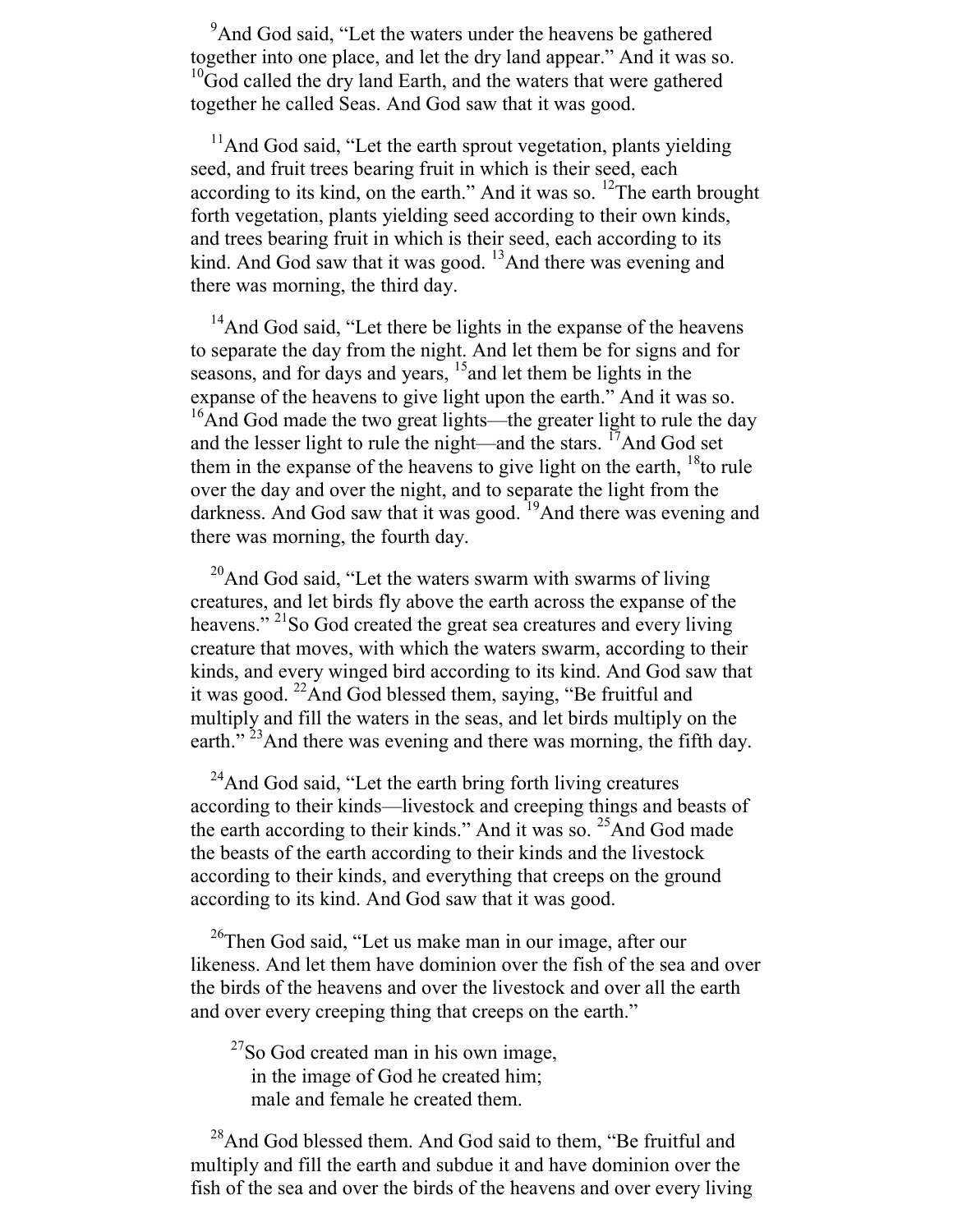thing that moves on the earth." <sup>29</sup>And God said, "Behold, I have given you every plant yielding seed that is on the face of all the earth, and every tree with seed in its fruit. You shall have them for food. <sup>30</sup>And to every beast of the earth and to every bird of the heavens and to everything that creeps on the earth, everything that has the breath of life, I have given every green plant for food." And it was so. <sup>31</sup>And God saw everything that he had made, and behold, it was very good. And there was evening and there was morning, the sixth day.

<sup>1</sup>Thus the heavens and the earth were finished, and all the host of them. <sup>2</sup>And on the seventh day God finished his work that he had done, and he rested on the seventh day from all his work that he had done. <sup>3</sup>So God blessed the seventh day and made it holy, because on it God rested from all his work that he had done in creation.

<sup>4</sup>These are the generations

of the heavens and the earth when they were created.

A This is the Word of the Lord.

**C** Thanks be to God.

Sermon

Prayer of the Church

Offering Prayer

## Prayer for Confirmation Class (Rite of Confirmation in Late Service)

## Service of the Sacrament

#### Preface LSB 216

- $\mathbf{P}$  The Lord be with you.
- C And also with you.
- P Lift up your hearts.
- C We lift them to the Lord.
- $[\mathbf{P}]$  Let us give thanks to the Lord our God.
- C It is right to give Him thanks and praise.
- $\boxed{\mathbf{P}}$  It is truly good, right, and salutary that we should at all times and in all places give thanks to You, O Lord our God, king of all creation, for You have had mercy on us and given Your onlybegotten Son that whoever believes in Him should not perish but have eternal life. Grant us Your Spirit, gracious Father, that we may give heed to the testament of Your Son in true faith and, above all, firmly take to heart the words with which Christ gives to us His body and blood for our forgiveness. By Your grace, lead us to remember and give thanks for the boundless love which He manifested to us when, by pouring out His precious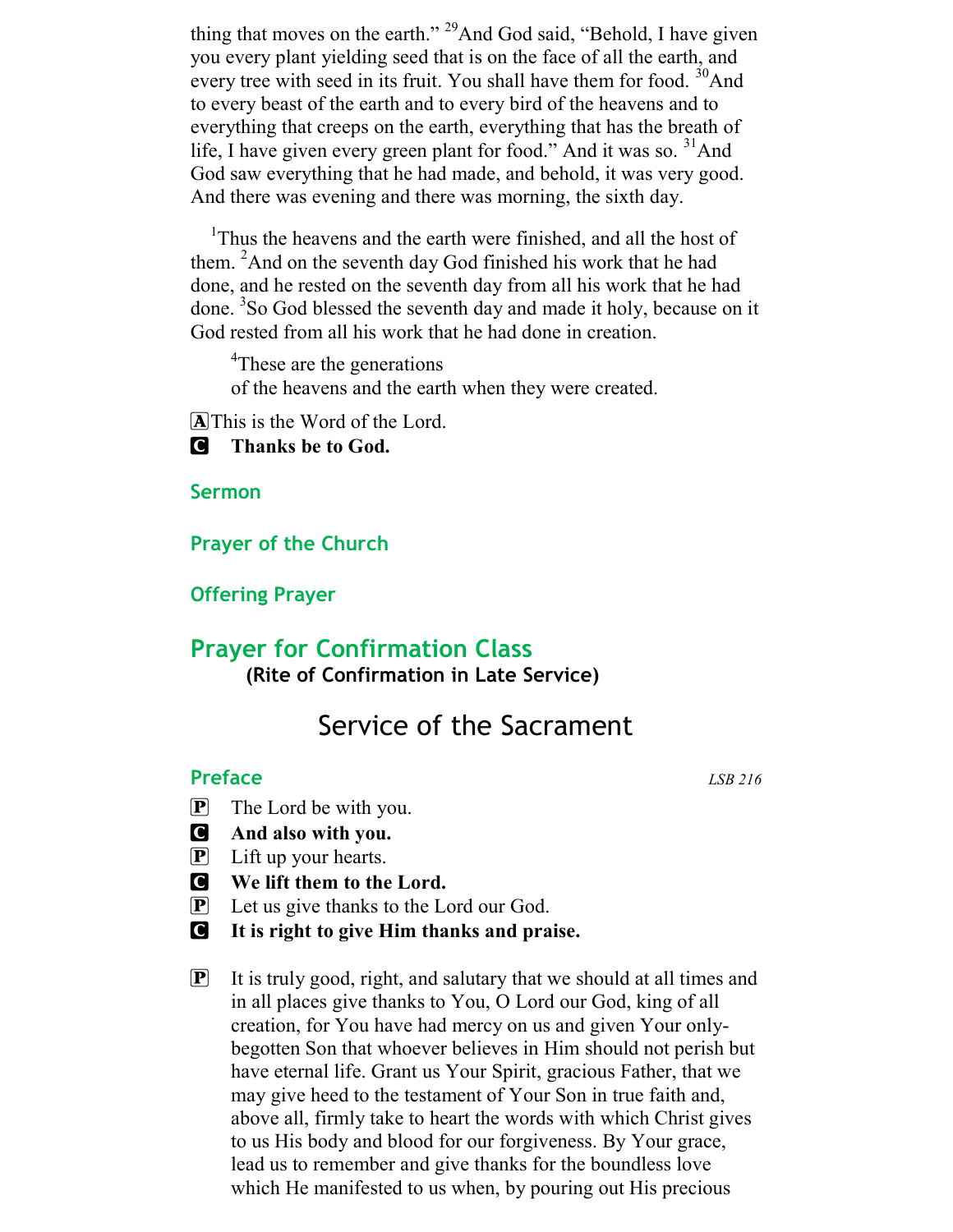blood, He saved us from Your righteous wrath and from sin, death, and hell. Grant that we may receive the bread and wine, that is, His body and blood, as a gift, guarantee, and pledge of His salvation. Graciously receive our prayers; deliver and preserve us. To You alone, O Father, be all glory, honor, and worship, with the Son and the Holy Spirit, one God, now and forever.

#### **C** Amen.

#### Lord's Prayer

**C** Our Father who art in heaven, hallowed be Thy name, Thy kingdom come, Thy will be done on earth as it is in heaven; give us this day our daily bread; and forgive us our trespasses as we forgive those who trespass against us; and lead us not into temptation, but deliver us from evil. For Thine is the kingdom and the power and the glory forever and ever. Amen.

 $\mathbf{P}$  In the name of our Lord and Savior Jesus Christ, at His command, and with His own words, we receive His testament:

#### The Words of Our Lord and LSB 217

#### Pax Domini

- P The peace of the Lord be with you always.
- **C** Amen.

#### Agnus Dei (LSB pg. 198) LSB 198

C O Christ, Thou Lamb of God, that takest away the sin of the world, have mercy upon us. O Christ, Thou Lamb of God, that takest away the sin of the world, have mercy upon us. O Christ, Thou Lamb of God, that takest away the sin of the world, grant us Thy peace. Amen.

#### Distribution of Holy Communion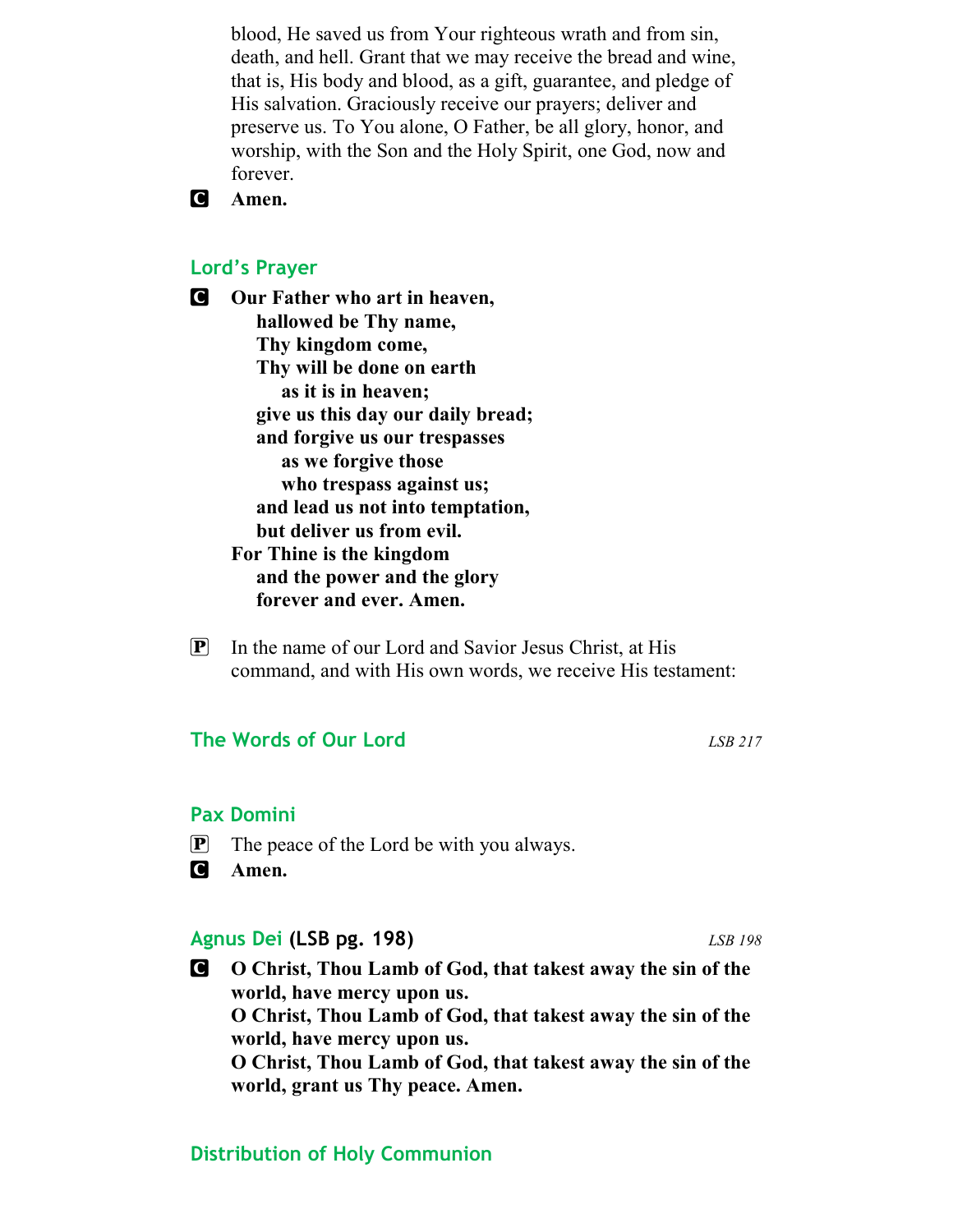#### Distribution Hymn 599 (tune 902)

- 1 O gracious Lord, with love draw near To these, Your children gathered here; The Spirit's gift in them renew: The gift of faith that clings to You.
- 2 Sustain the work You have begun In these united to Your Son, For in that pure baptismal flood They have been cleansed by Jesus' blood.
- 3 Deliver them from ev'ry wile, From all that would their hearts beguile, From worldly ways and Satan's lies, That they may not Your Word despise.
- 4 Lord, keep them firm in their intent To You, Your Word and Sacrament. O make them bold, their faith to share And make them strong, each cross to bear.
- 5 O Father, grant that by Your grace They may Your will each day embrace; With fruits of faith their lives now bless, Till they at death Your name confess.
- 6 Then robed in white before Your throne, Your holy saints, by You foreknown— Predestined, called, and justified, Shall, crowned in light, be glorified. Text: © 2003 Stephen P. Starke, admin. Concordia Publishing House. Used by permission: LSB Hymn License no. 110004474

#### 805 Praise God, from Whom All Blessings Flow

 $\triangle$  1 Praise God, from whom all blessings flow; Praise Him, all creatures here below; Praise Him above, ye heav'nly host: Praise Father, Son, and Holy Ghost. Amen.

#### **507 Holy, Holy, Holy**  $_{sts.}$   $1-4$

1 Holy, holy, holy! Lord God Almighty!

 Early in the morning our song shall rise to Thee; Holy, holy, holy, merciful and mighty! God in three persons, blessèd Trinity!

2 Holy, holy, holy! All the saints adore Thee, Casting down their golden crowns around the glassy sea; Cherubim and seraphim falling down before Thee, Which wert and art and evermore shalt be.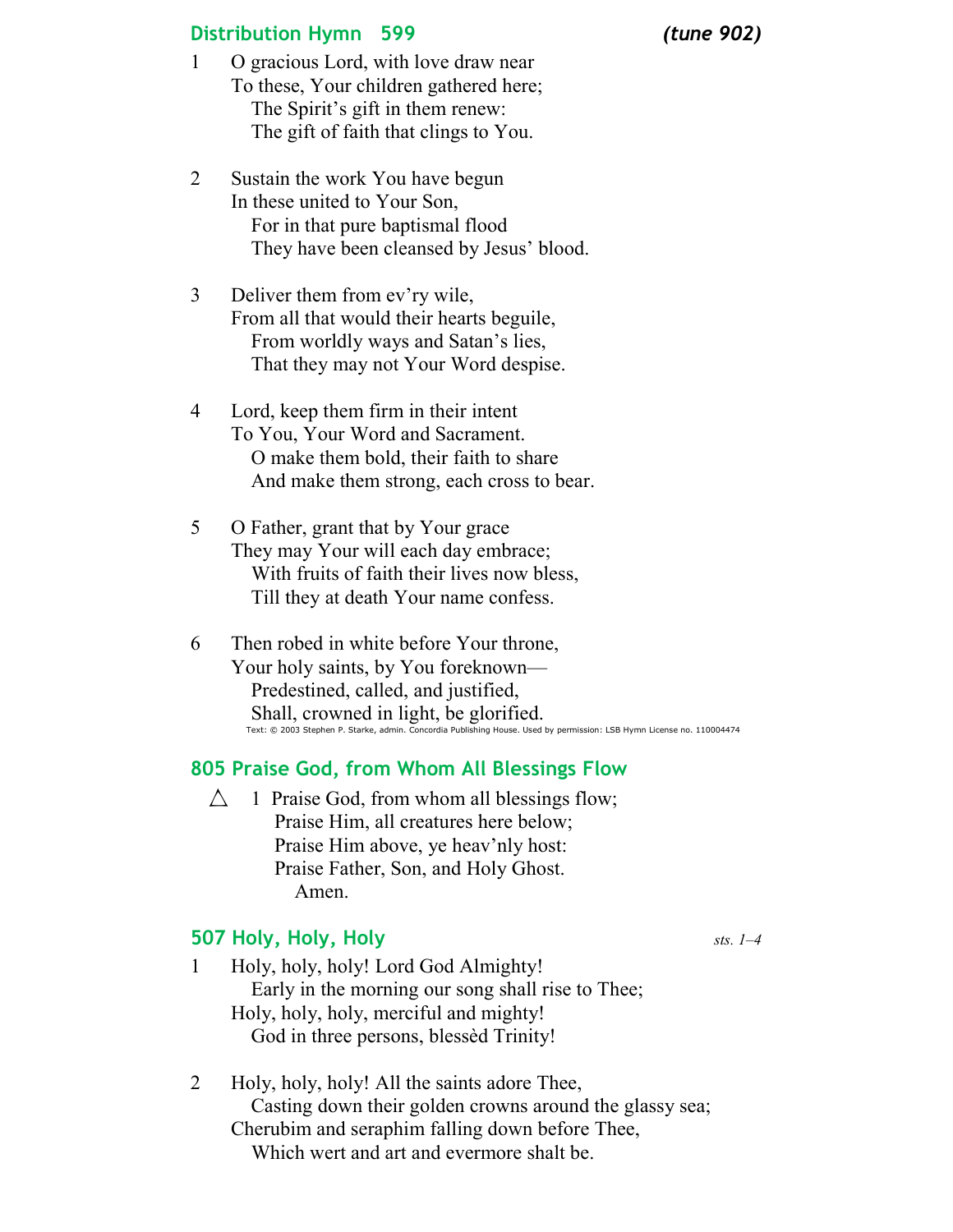- 3 Holy, holy, holy! Though the darkness hide Thee, Though the eye of sinful man Thy glory may not see, Only Thou art holy; there is none beside Thee, Perfect in pow'r, in love, and purity.
- 4 Holy, holy, holy! Lord God Almighty! All Thy works shall praise Thy name in earth and sky and sea. Holy, holy, holy, merciful and mighty! God in three persons, blessèd Trinity! Text: Public domain

### Post-Communion Collect

- $\overline{A}$  Let us pray. We give thanks to You, almighty God, that You have refreshed us through this salutary gift, and we implore You that of Your mercy You would strengthen us through the same in faith toward You and in fervent love toward one another; through Jesus Christ, Your Son, our Lord, who lives and reigns with You and the Holy Spirit, one God, now and forever.
- C Amen.

#### **Benedicamus** LSB 218

- A Let us bless the Lord.
- C Thanks be to God.

#### Benediction

- $\mathbb{P}$  The Lord bless you and keep you. The Lord make His face shine on you and be gracious to you. The Lord look upon you with favor and  $\pm$  give you peace.
- **C** Amen.

#### 506 Glory Be to God the Father

- 1 Glory be to God the Father, Glory be to God the Son, Glory be to God the Spirit: Great Jehovah, Three in One! Glory, glory While eternal ages run!
- 2 Glory be to Him who loved us, Washed us from each spot and stain; Glory be to Him who bought us, Made us kings with Him to reign! Glory, glory To the Lamb that once was slain!
- 3 Glory to the King of angels, Glory to the Church's King, Glory to the King of nations; Heav'n and earth, your praises bring! Glory, glory To the King of glory sing!